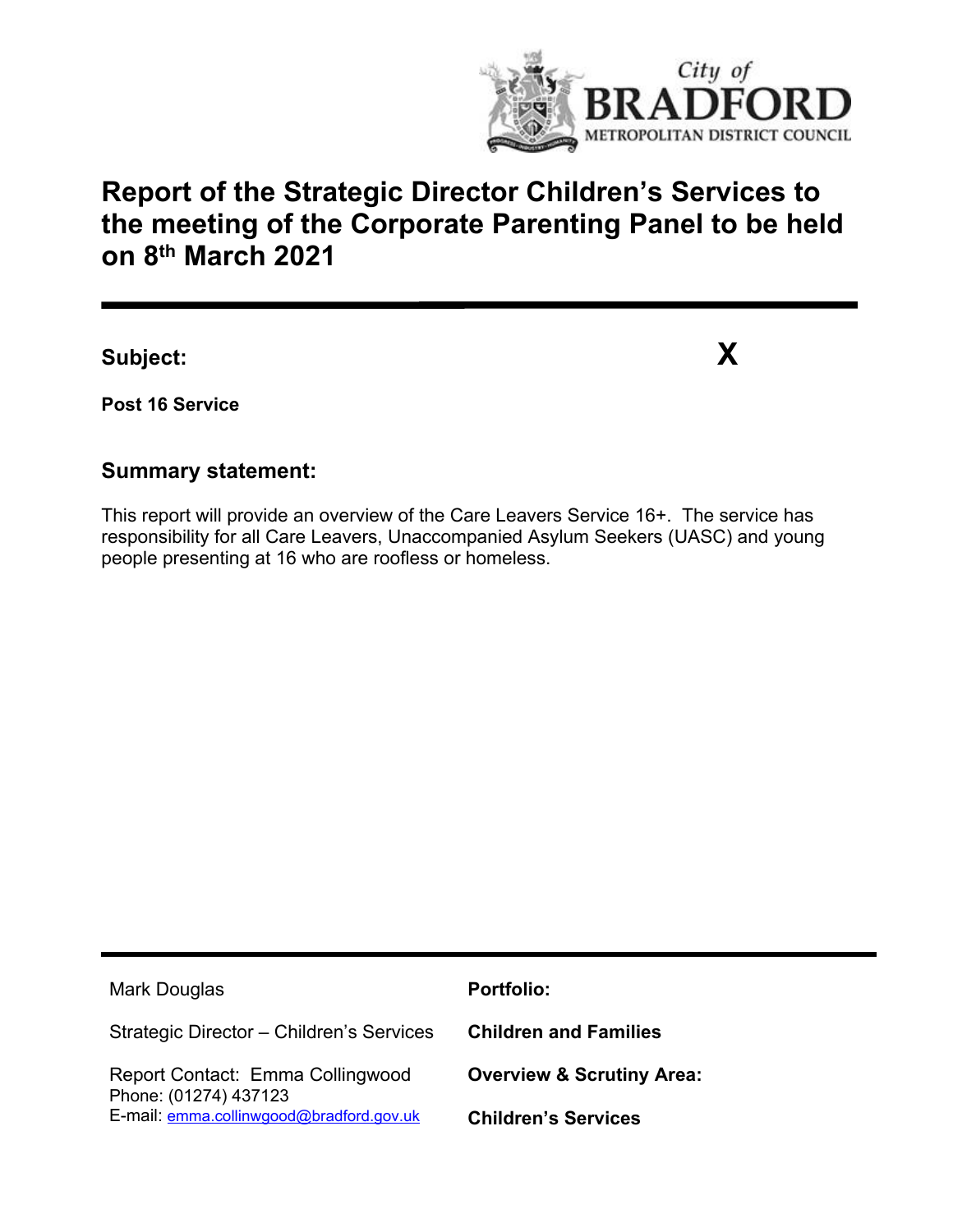#### **1. SUMMARY**

This report is to provide an overview of the Care leavers 16+ Service, looking at outcomes and challenges for our service and young people that it serves.

Children whom are cared for by the local authority who are reaching or aged 16 years or above and entitled to a leaving care service, under the Children Act 1989 and as amended by the Children (Leaving Care) Act 2000.

Under Section 23 of the Leaving Care Act local authorities have a duty to allocate a personal advisor for young people aged from 15 and ¾, who must be provided with a pathway plan.

Following the Southwark Ruling 2007 the local authority has a duty to assess young people aged 16+ who find themselves homeless. Young people have the right to request to be accommodated under Section 20 of the Children Act 1989, thus resulting in care leaver entitlements.

The Hillingdon Judgement 2003 required all UASC to be accommodated under Section 20 of the Children Act 1989, thus resulting in the majority of UASC becoming entitled to a leaving care service.

### **2. BACKGROUND**

- 2.1 The Bradford Care Leaver service (16+) was formed in January 2020; this was following a restructure within Childrens Services.
- 2.2 There is significant research into the outcomes of Child in Care and Care Leavers that clearly states that the one most significant factor to have influence over the trajectory and outcomes of children and young people is to ensure that the child or young person has opportunity to form a significant meaningful relationship. That is the ambition of the Care Leavers Service that all young people from 16 will have an allocated Social Worker and Personal Adviser (PA) who will take the young person through their leaving care journey into adulthood and become successful citizens within their local communities.

*"In order to develop normally, a child requires progressively more complex joint activity with one or more adults who have an irrational emotional relationship with the child. Somebody's got to be crazy about that kid. That's number one. First, last and always"* Bronfenbrenner quoted by Dez Holmes of Research in Practice.

2.3 The Care Leavers Service currently provides a service to all Bradford care leavers regardless of where they live up until the age of 21. At 21 young people can decide if they want to continue to have support from the Care Leavers Service or close, they can return at any time until they are 25 years old.

The service also provides information advice and guidance to a young person who has been 'in care' during their childhood (qualifying care leavers) should they need it. Examples would be young people who have previously been subject of a Special Guardianship Order or Private Fostering arrangement.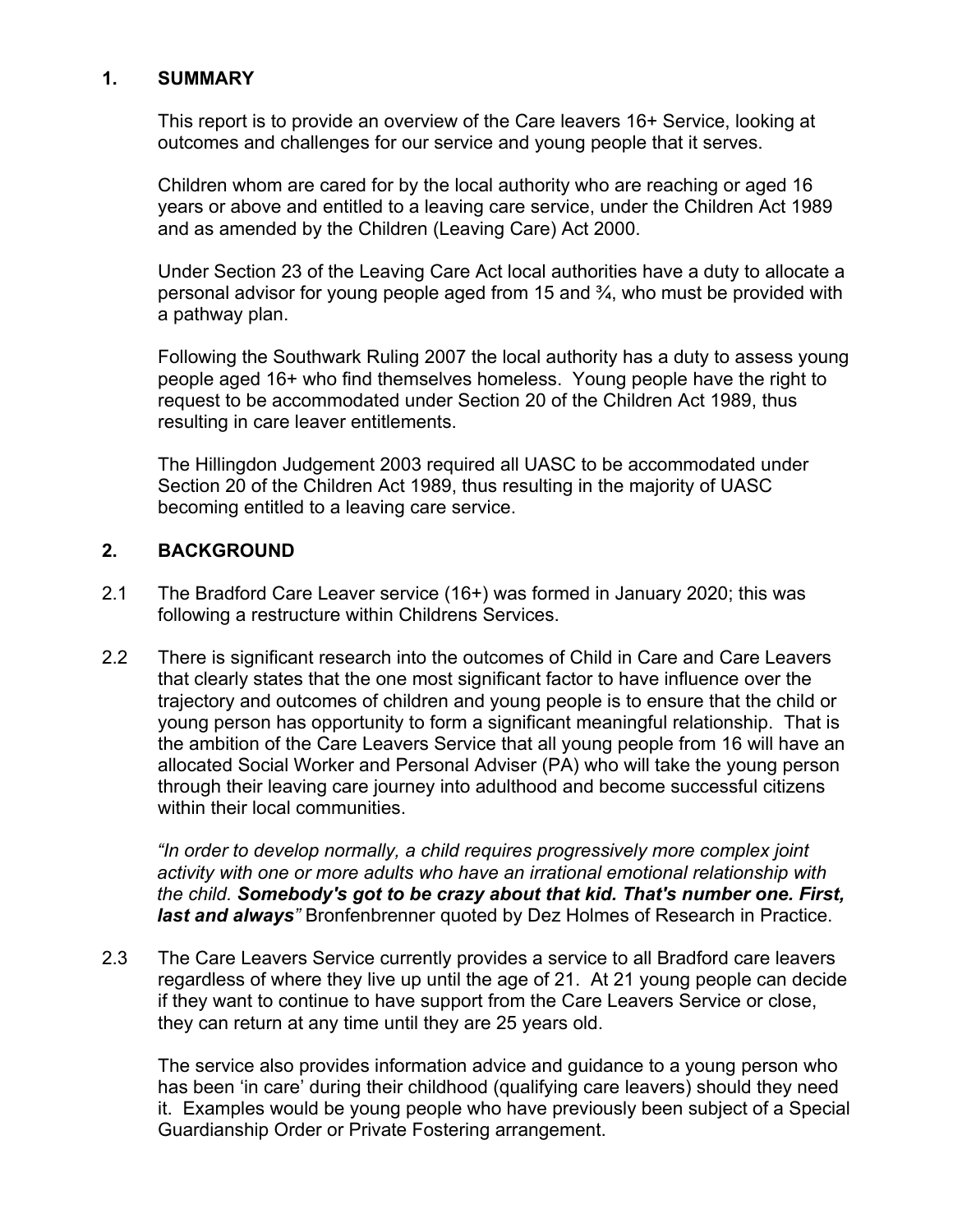The service supports any young person in the district who finds themselves roofless, homeless or at risk of homelessness. Young people are supported until they are 21 should they need/want to be.

2.4 The Care Leavers Service is made up of a full time service manager, 4 team managers, 5 newly appointed practice supervisors (1 UASC overview), 13 experienced social workers 1 ASYE social worker, 34 personal advisors (PA)'s and 2 care leaver apprentice. As a service we are proud of the stability retained within our teams with only 2 agency worker currently in post. This stability is the number one factor in us aspiring to achieve our ambition of young people being able to form a meaningful relationship.

Supporting the Care Leavers Service are a number of specialist teams' focusing on the following areas;

- LEAP continues to work with young people 16 plus supporting accessing education, training and employment, including higher education.
- Unaccompanied Asylum Seeking Children (UASC) we have a Practice Supervisor role who retains an overview of UASC alongside workers with a passion and interest in working with UASC, ensuring children and young people newly arriving in Bradford have their basic needs met and go onto be integrated into the Bradford district.
- 2 Leaving Care nurses are co-located in the service, undertaking sexual health work, health needs assessment, health passports and supporting young people with emotional health and well-being.
- Care Leavers Service manage and run a supported lodgings service scheme for young people ages 16 to 21.
- We have a specialist worker supporting young people Staying Put and or who have been privately fostered.
- We have a solid group of Care Leaver Ambassadors who are supporting us in our aspiration to be a co-produced Care Leavers Service.
- Care Leavers Service manage and run a bespoke volunteers service for our young people where we have 25 volunteers working alongside our PA's. Most recently this has included setting up a Care Leavers Support line which runs 6 till 10pm 7 days a week.
- We have run a support line for young people 7 days a week from CSC staff volunteers since October 2020.
- We know group work for some young people really works. Pre March 2020 the service was running a football group, cook and eat & SMIOG (Smooth It Out Group). We have successfully moved Cook and Eat into virtual platforms and are looking to do the same for the SMIOG.
- 2.5 Demographic make-up of our young people as of 9/2/2021

Care Leavers Service are supporting 680 young people; this is an increase of 201 young people since March 2020.

In Bradford we have 693 young people with care leaver status.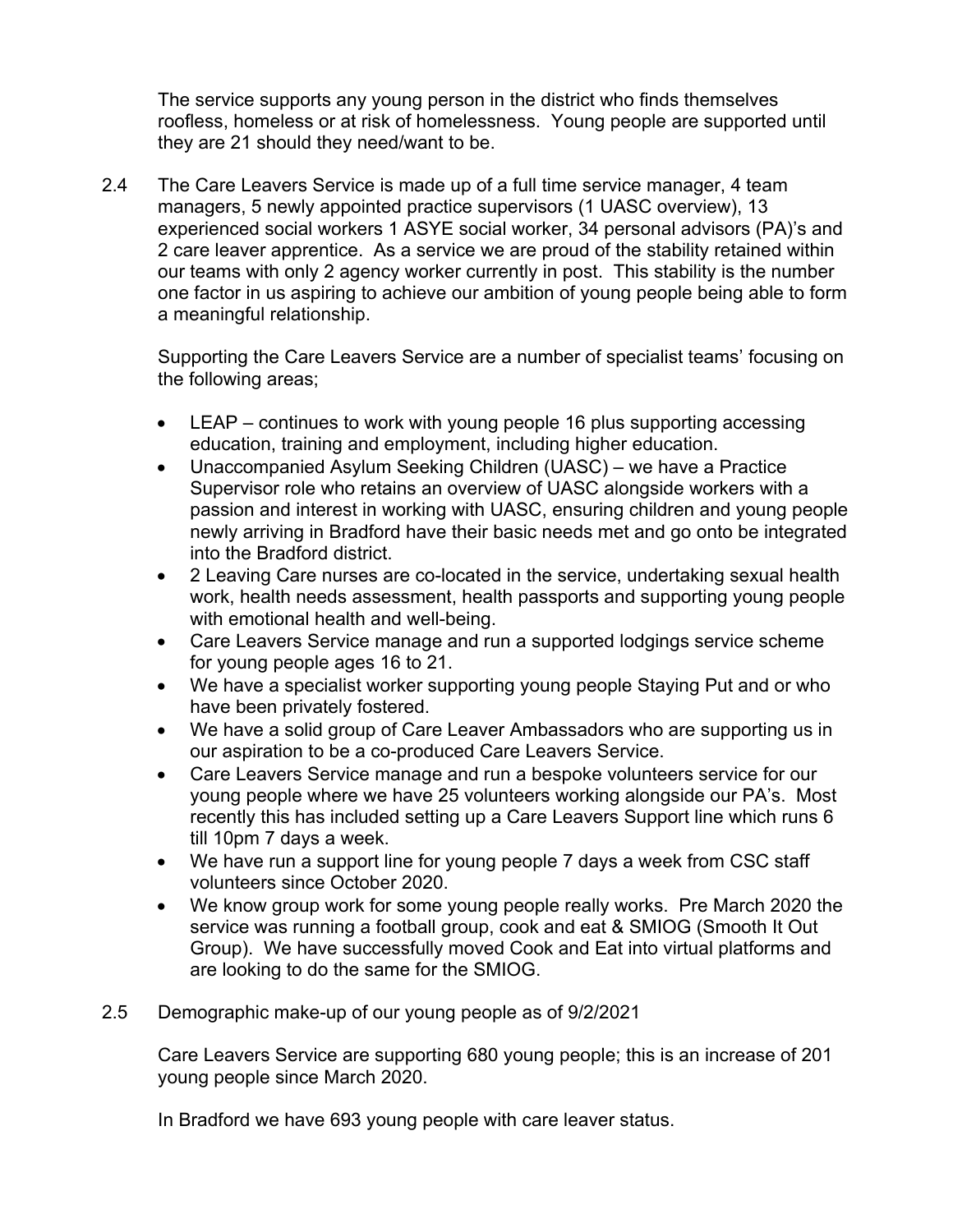107 are Unaccompanied Asylum Seeking Young People (UASC) 29 under 18, 78 over 18.

43 young people have been young people previously homeless.

| 294 Female           | 320 Male             | 2 Other          |
|----------------------|----------------------|------------------|
| 186 16/17            | 353 18-20            | 77 21+           |
| 338 White British    | 90 Asian British     | 20 Black British |
| 43 Mixed White/Asian | 19 Mixed Black/White | 6 EU             |
| 79 Other             | 15 Gypsy/Roma        |                  |

2.6 Where do our young people live?

| 51 Foster Care 31 Foster Care Friends & Family |                                                       |  |
|------------------------------------------------|-------------------------------------------------------|--|
| 36                                             | Placed with parents (16/17) this has seen an increase |  |
| 191                                            | Independent tenancies (144 18+)                       |  |
| 3                                              | Emergency accommodation (not B&B)                     |  |
| 20                                             | <b>Children's Homes</b>                               |  |
| 5                                              | Long-term Hospital                                    |  |
| 18                                             | Custody (4 age 21+, 14 18+)                           |  |
| 22                                             | <b>Relatives or Friends</b>                           |  |
| 91                                             | Semi-independent accommodation                        |  |
| 5                                              | Shared lives placements                               |  |
| 8                                              | <b>Staying Close</b>                                  |  |
| 44                                             | <b>Staying Put</b>                                    |  |
| 18                                             | <b>Supported Lodgings</b>                             |  |
| 72                                             | Other (Foyers/Student accommodation)                  |  |

- 2.7 Base line key indicators snap shot as of 9/2/21
	- 28 day visits (16/17 year olds) 86.8%
	- PEP's (16/17 year olds) 80.9%
	- Dental checks (16/17 year olds) 49.5% (Covid has significantly impacted this)
	- Health assessments (16/17 year olds) 80% (Covid has significantly impacted this)
	- 345 CLA review completed between 4/2020 to 9/2/21 97.1% on time, 239 young people attended their reviews and 98 young people contributed their wishes and feelings without attending.
	- 94% Care leaver in Touch with the service.
	- Care leavers 16 to 21+ NEET 30.9% (182 young people)
	- Care leavers 16 to 21+ EET 69.1% (386 young people)
	- Suitable accommodation 89.1%
	- Completion of Pathway plans 82.1 %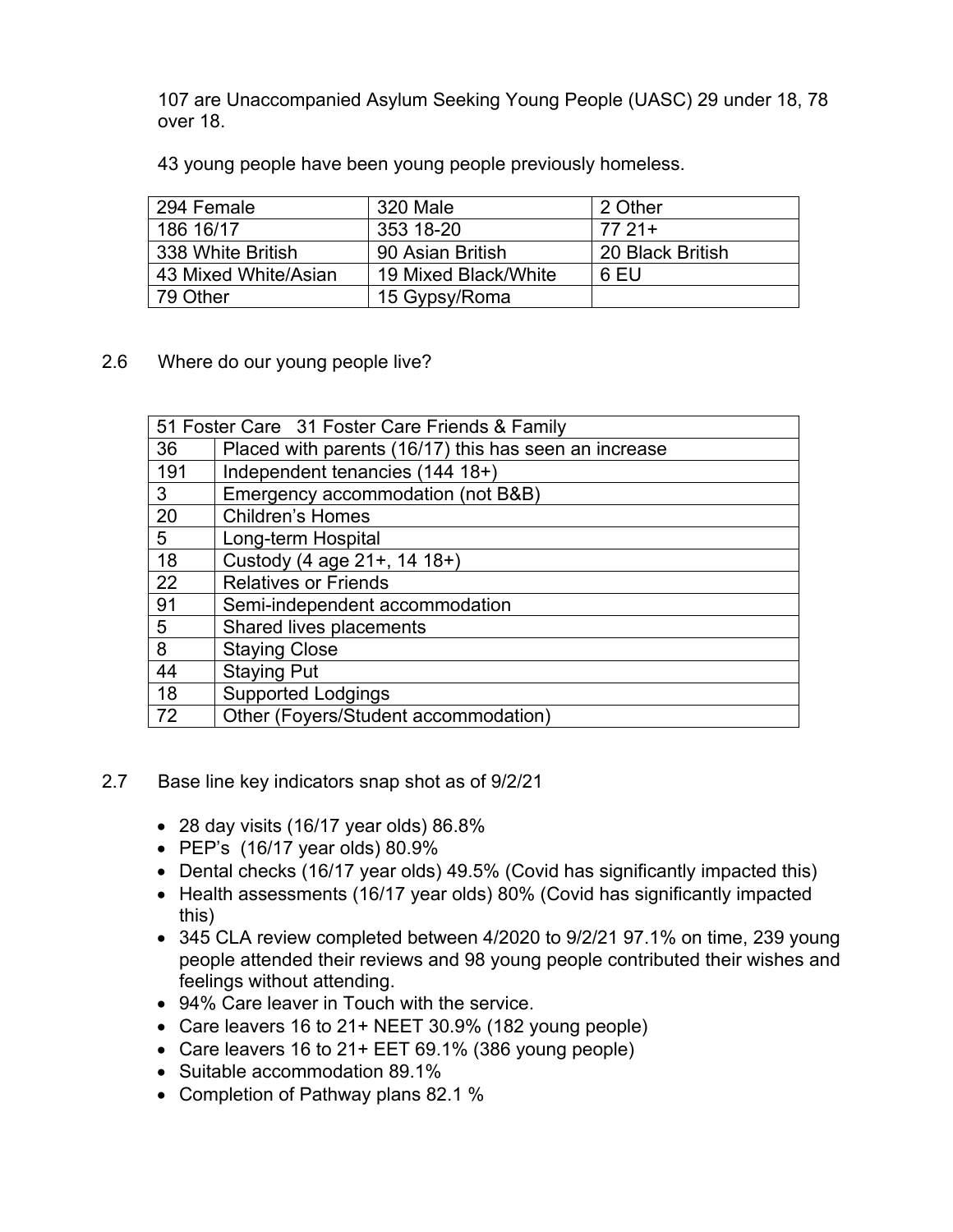#### **3. OTHER CONSIDERATIONS**

#### 3.1 General Themes and Trends

Covid-19 has had an impact on how we are delivering a service to our young people. There has been a previous report to The Chief Executive detailing how the service has supported our young people throughout the pandemic, without question young people continue on the whole to make our city proud in how they have responded to the pandemic and managed themselves. However, the pandemic has not been without its challenges, young people have needed additional support and an increase in contact with workers to function on a day to day basis.

As the pandemic has progressed the staff team within the service has increasingly been depleted as an increased number of individuals have been unable to work due to being diagnosed with Covid 19. 4 staff members have been seriously ill. Staff have also been away from work due to family bereavements as a result of Covid. We have also managed staff at reduced capacity due to shielding or isolating all causing additional pressure on the service and ultimately having an impact on the quality of service.

Since March 2020 there has been a sharp increase in the number of young people either in custody or detained in hospital settings using mental health legislation. This is a concern and requires intense scrutiny by partners coming together to review each young person try and stop this trend.

From the beginning of 2020 we had seen a steady decline in the number of young people in EET, young people were opting out of education. Those who did opt out suffered from low motivation, self-esteem and apathy to engage as additional barriers from the pandemic were in place. Targeted work was completed in July/August by the LEAP service in the run up to September which resulted in a sharp increase in the number of young people now in EET, this was repeated again in January 2021 and has shown positive results with numbers of young people engaging in EET being something to celebrate.

Generally, since March 2020 we have seen a continued increase in young people returning back to family members in an unplanned way. Young people have been supported accordingly by the service and each situation assessed.

There are different factors that have led to the quality of service delivery being a challenge at this moment in time. Consistency around the service that young people are currently receiving needs to be the focus over the next 3 months. The service is hopeful as additional resources have been identified to support increased capacity in social work and PA's time with young people and will enable a reduction in caseloads. The service has also had the support of the Improvement Board to map out a six-month plan of improvement which is aspirational for our young people.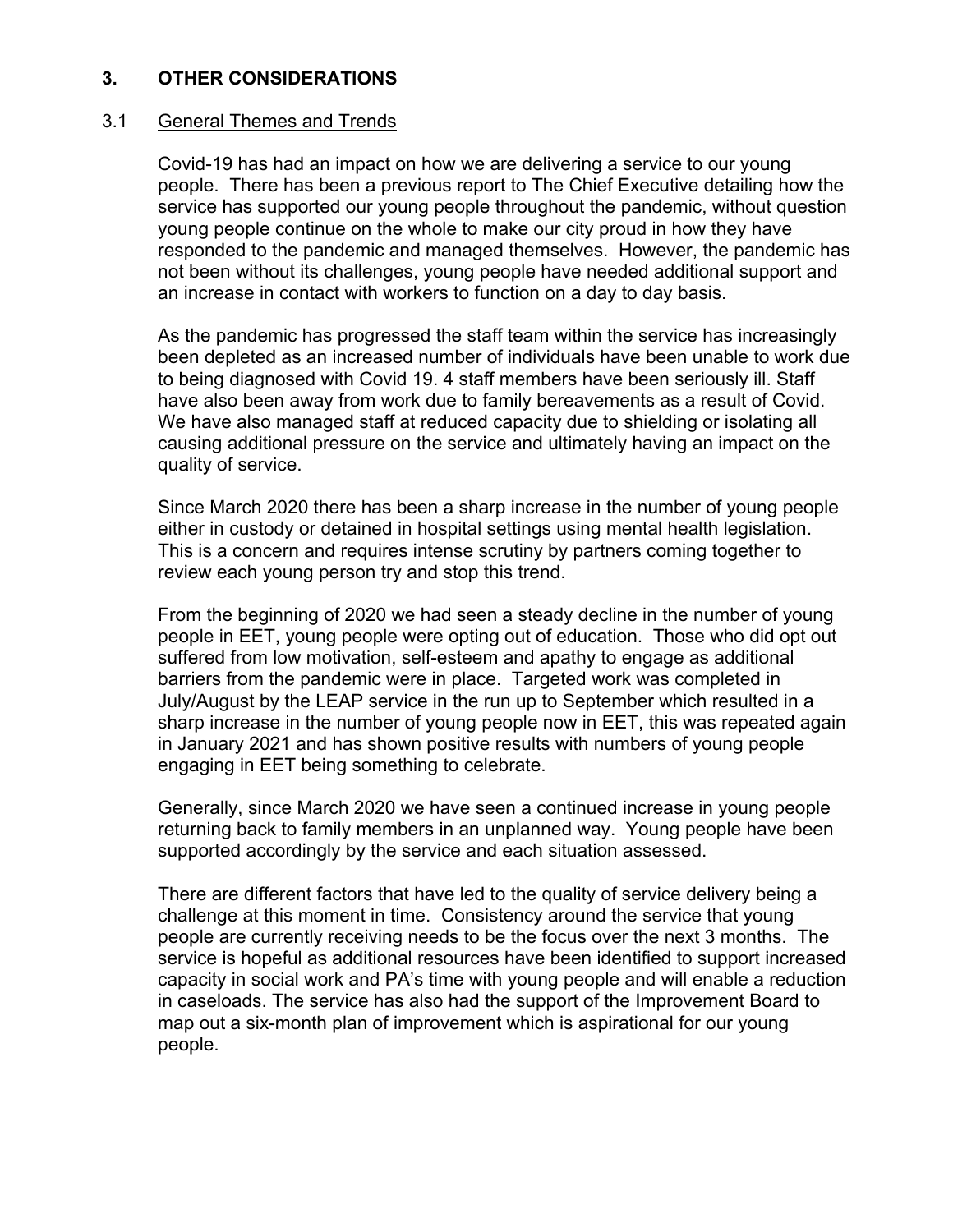#### 3.2 A Local Offer for Care Leavers.

Through the Children and Social Work Act 2017 the Government introduced the requirement for all Local Authorities to publish a 'Care leaver offer' and sign up to corporate parenting principals.

Bradford's Local offer is currently being updated following the original being completed in Oct 2018.

The current offer includes:

- All our Care Leavers can access any Bradford Council gyms free of charge.
- Young people in education or training are able to get a financial contribution towards a laptop we will also ensure that you have access to Wi-Fi.
- All young people will ensure all young people have a Smart Phone.
- All Care Leavers living in Bradford are exempt from Council Tax up until the age of 21.

We are working hard as a partnership to increase our offer to young people with regard to traineeships, apprenticeships and work experience. Places have been ring fenced as part of Kick Start as well as the service hosting a number of placements. We want to get to a position where all our young people are offered work experience within their parent company.

#### 3.3 Accommodation Provision

Leaving Care accommodation brief overview.

- Commissioning of 'group living' continues to be in place offering quality semiindependent living accommodation. Young People tell us they are happy in our block commissioned 'group living.'
- A crash pad emergency accommodation offer is in place; it is hoped that this will be expanded for a bespoke 18+ care leavers crash pad facility.
- Jumpstart is established and liked by young people, the aim of 'Jumpstart' is to assist young people in the transition from the children's home/foster care into semi-independent/ independent living via the delivery of pre tenancy work. The pre tenancy work known as 'Life-wise' is delivered to those aged 15 ½ onwards which helps young people prepare for independent living. Young people also have the opportunity to experience 2-weeks at the 'My First Home' flat. Young people can experience the My First Home flat/house for 2 weeks. The 2 weeks are used as an assessment tool to assess young people's Independent Living Skills. This scheme is a commissioned service and will be subject to review to ensure all young people have opportunity to access bespoke pre tenancy work.
- Planning is in place to expand the Jumpstart programme, with the aspiration that all young people in the service have the opportunity to completed the 'Lifewise' pre-tenancy work and all have an opportunity for the taster flat.
- Supported Lodgings scheme is a stable service offering 25 beds for young people up to the age of 21 or 25 following a needs assessment.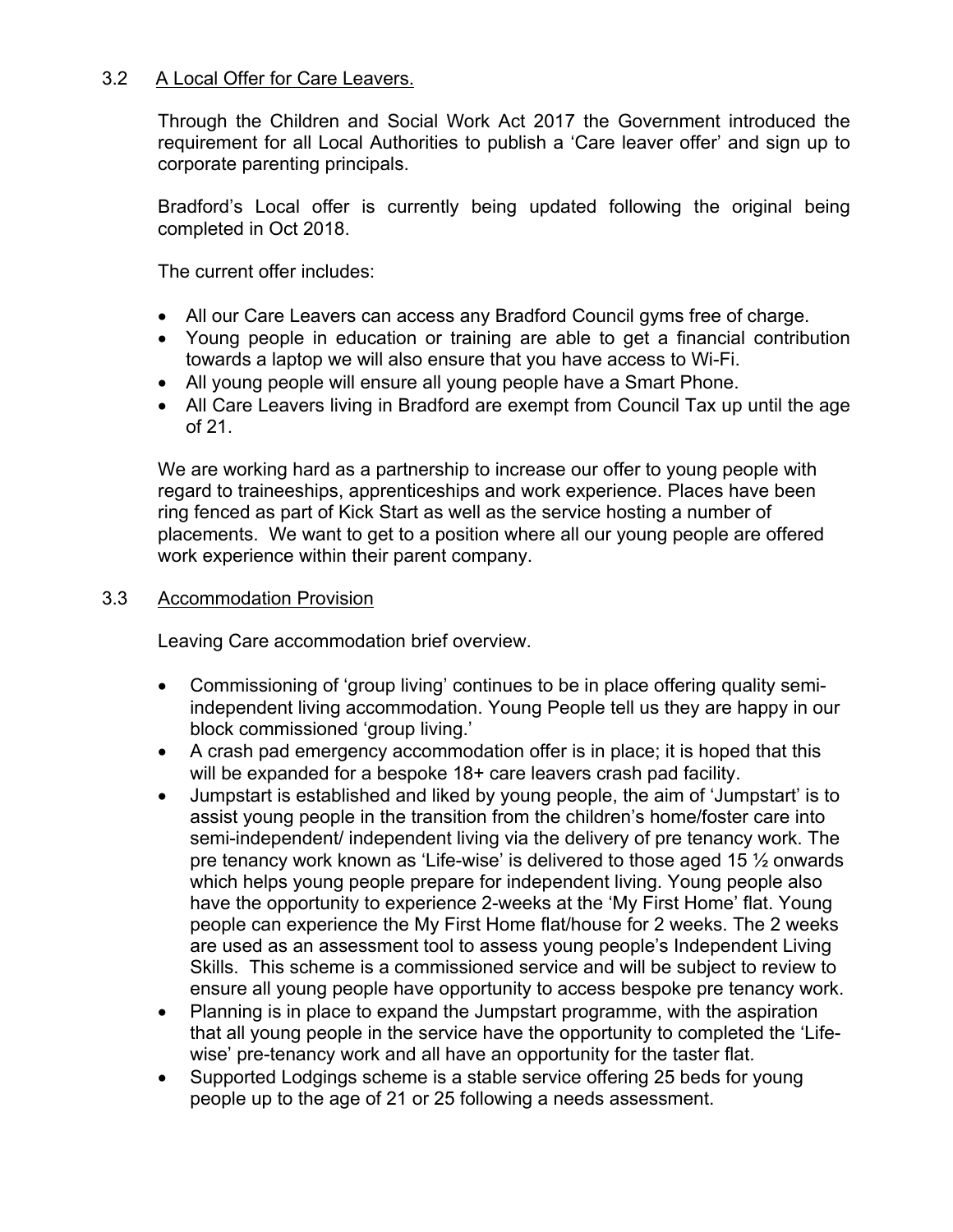- Permanence planning is in place for all young people 16 to 19 to ensure a young person's transition into an adult world is tracked and supported. This is an area of development, ensuring the cliff edge at 18 is diminished and young people exit care at a pace suited to them.
- Bespoke accommodation for UASC is in place, however needs reviewing due to the increase in numbers of young people.
- On-going strong partnership and operational working between Childrens Services and Housing remains good underpinned by our Housing Protocol.
- The 'New Burdens' grant has supported 1 social work post to work with young people at risk of youth homelessness, who generally have complex needs and behaviours.

The Care Leavers accommodation pathway will be subject of review and scrutiny via the Children in Care and Care Leaver Sufficiency Strategy, the responsible officer being Richard Fawcett.

#### Quality Assurance of accommodation

The regulation of accommodation as provided under the accommodation pathways for 16+ children and young people requires robust quality assurance. Whilst work has been on-going in this area since 2018, there is now greater provision in available accommodation. The quality assurance of the accommodation types requires robust processes for contract monitoring, value for money and quality provision.

There are 91 young people placed in semi-independent provision. This provision is being commonly referred to as unregulated provision as Ofsted do not regulate the provision. However, this accommodation meets statutory guidelines and must not be confused with children who are under the age of 16 years and placed in semiindependent, unregulated provisions'.

#### 3.4 Financial Management & support

The reality of the current economic position and welfare reform is that the service has seen an increase in young people presenting in financial crisis and poverty especially post 18. Everyone in service is clear that all young people open to us or returning post 21 will have access to free food, and emergency payments. No young person in the service will be destitute.

Care Leavers Service have established strong working relationships with DWP, with a robust DWP protocol in place. It is an aspiration that we will be co-located in the future.

A strong financial policy and processes are in place for all our young people, the principals of our payments to young people are rewards and incentive based.

Children's Services have secured £300 000 additional income from the Winter Grant for young people in the service. Young people living independently or who are parents are benefitting from this additional funding.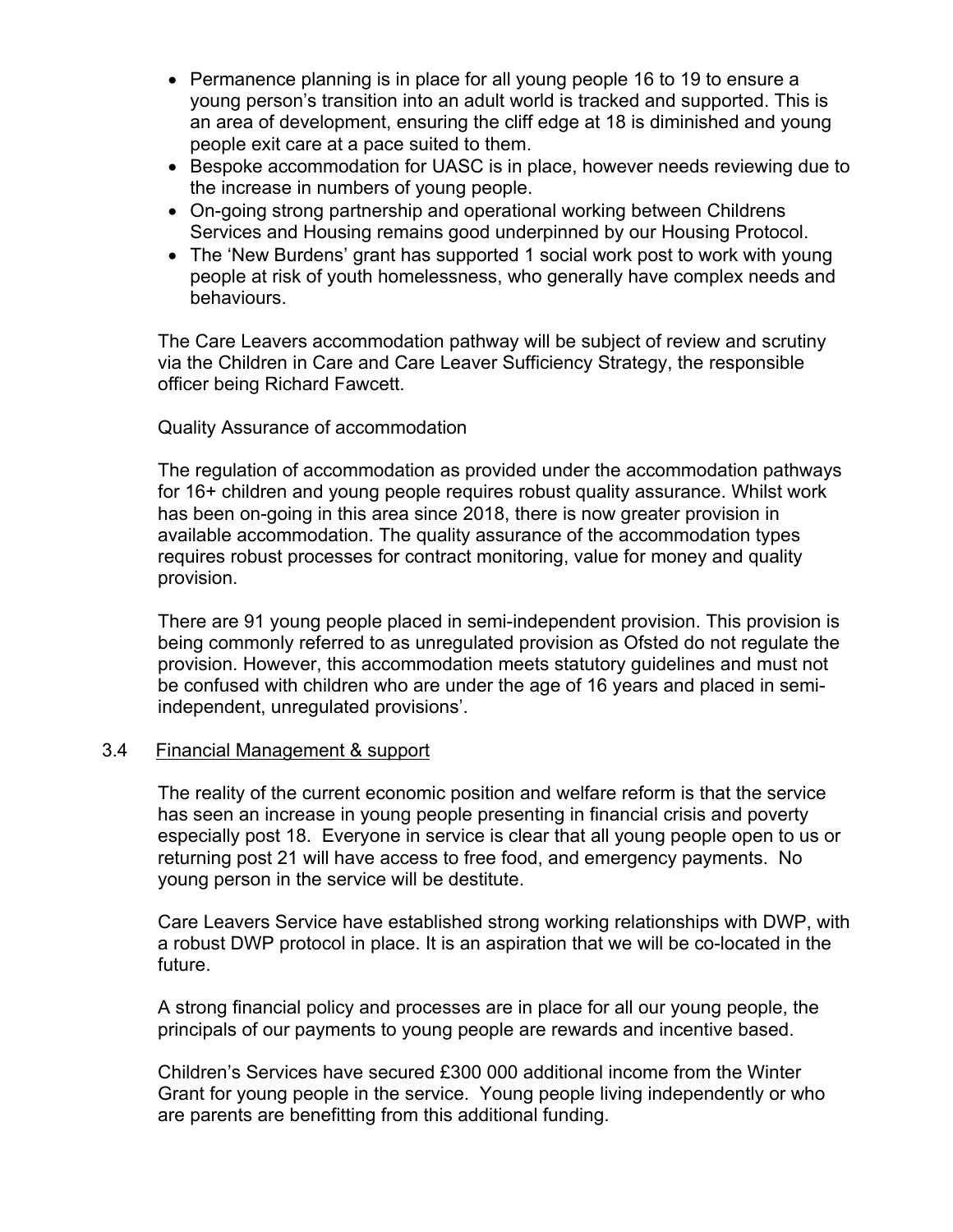#### 3.5 Safeguarding

We have seen a steady reduction in the numbers of young people going missing throughout the year, it is concluded that one reason for this is the consistent message that has been given to all young people across the district – 'stay indoors', Covid and national lockdowns having had an impact on adhoc missing episodes. What we are seeing now is young people that do go missing generally have complex needs and require risk assessments being in place. Currently we have 10 young people who have regular missing episodes.

Within the service we have 45 young people where there are complex safeguarding concerns that have met thresholds for a multi-agency risk assessment and protocols to be in place. This is a significant increase and has doubled from November 2020. Concerns are detailed below, mindful that some young people may have more than one concern area.

- 23 young people this is due to sexual exploitation
- 22 young people due to criminal exploitation
- 10 due to missing
- 8 due to trafficking
- 11 young people have emerging concerns regarding exploitation.

A plan of work is in place to strengthen the risk assessment process for young people aged 16+ and will include the tracking of vulnerable young people aged 18+. All young people where there are complex safeguarding concerns including post 18 are subject of regular multi agency care planning meetings to enable risk to be managed and support to be in place.

#### 3.6 Employment, Training and Education Outcomes (EET)

As previously stated this year has seen a steady decline in the numbers of young people in EET provision. Targeted work was completed over the summer in the run up to September which has seen an increase in the number of young people back in EET opportunities. We are proud of this work.

We currently have 33 young people at University, with 4 young people who started in September 2020. This is a lot lower than previous years but reflects national trends, of young people deferring a year or continuing further studies. This year we have successfully supported our first young person going to Cambridge and celebrated 5 young people graduating subjects in dentistry, nursing, acting and stage combat, clinical psychology and animal behaviour. It is a key area of development to increase number of young people accessing higher education.

Nationally all young people leaving year 11 have had a tough time, our young people were no different, however what we have seen is a general improvement with our young people's GCSE attainment.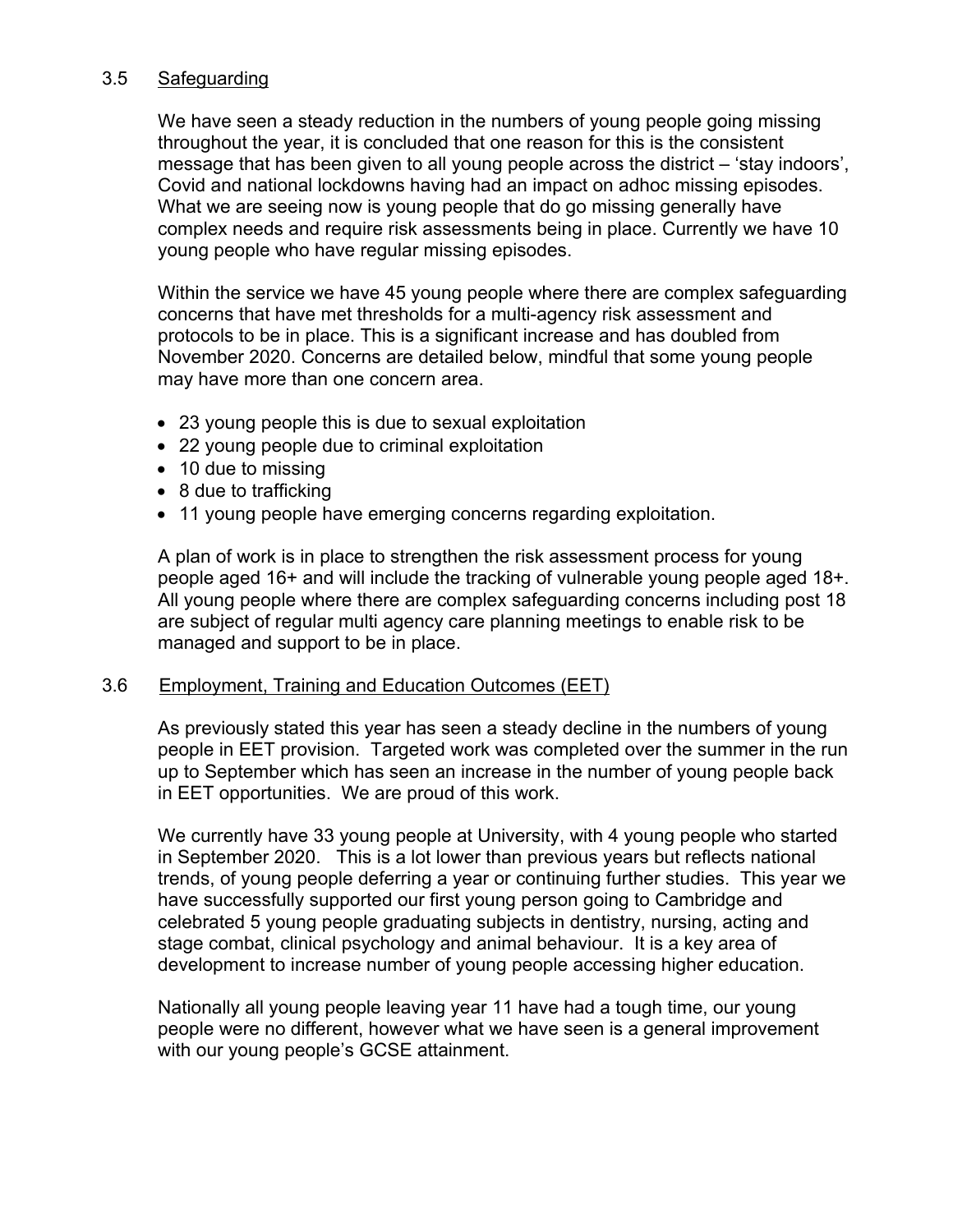#### What we know - Key Stage 4 outcomes 2020

These results are provisional awaiting DfE validated data due to be released in March 2021. In comparing results with previous years it should be noted that no exams took place in summer 2020 due to the coronavirus (COVID-19) outbreak. To enable students to receive qualifications, schools and colleges have provided a centre assessment grade for each subject; this is the grade their school or college believes they would be most likely to have achieved had exams gone ahead, taking into account a range of evidence including, for example, non-exam assessment and mock results.

The calculations are based on a total of 60 Year 11 CLA who had been in care for a year or more as of 31st March 2020.

To highlight some individuals; 7 children achieved a grade 7 or better in either English or Maths (4 in both), one child who achieved a grade 9 in both English and Maths and 48% of children gained at least 5 GCSEs at grades 1 to 9.

In relation to DfE benchmarks the percentages at this stage are below (national 2020 data for CLA is not yet available)

|                                    | GCSE Grade 5-9<br><b>English and Maths</b> | GCSE Grade 4-9<br><b>English and Maths</b> | 5 + GCSE Grade<br>4-9 inclu English<br>& Maths |
|------------------------------------|--------------------------------------------|--------------------------------------------|------------------------------------------------|
| National<br><b>CLA 2019</b>        | 7%                                         | 18%                                        | 13%                                            |
| <b>Bradford</b><br><b>CLA 2019</b> | 8%                                         | 15%                                        | 11%                                            |
| <b>Bradford</b><br><b>CLA 2020</b> | 15%                                        | 22%                                        | 22%                                            |

Attainment & Progress

|                                                             | Total<br>(60) | <b>Total %</b> |
|-------------------------------------------------------------|---------------|----------------|
| 9 to 5 in<br>Maths and<br><b>English</b>                    | 9             | 15.00%         |
| 9 to 4 in<br><b>Maths and</b><br><b>English</b><br>(Basics) | 13            | 21.67%         |
| <b>5 GCSE's 9</b><br>to 5<br>including En<br>& Ma           | 7             | 11.67%         |
| <b>5 GCSE's 9</b><br>to 4<br>including En<br>  & Ma         | 13            | 21.67%         |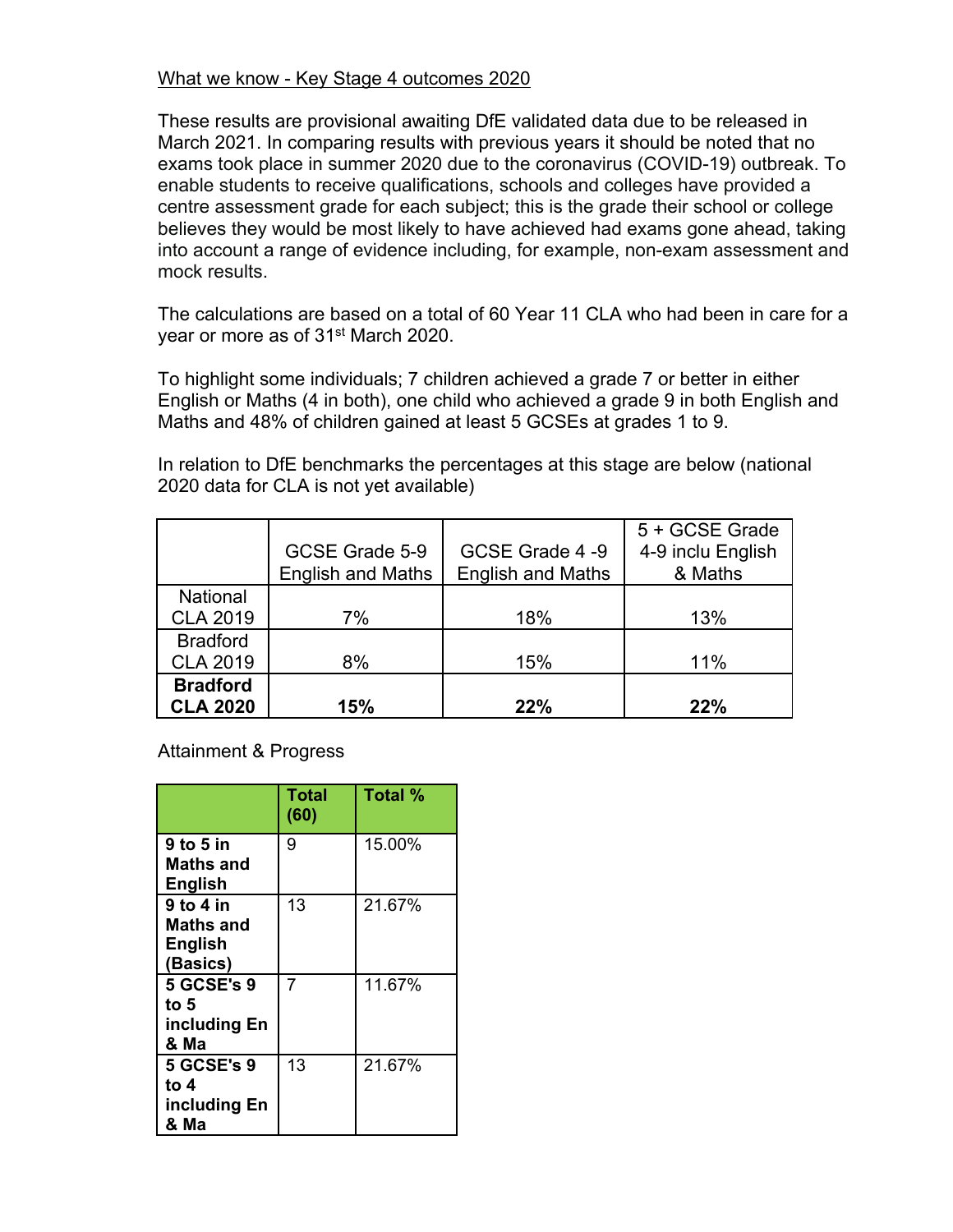| 5 GCSEs 9<br>to 4 | 14 | 23.33% |
|-------------------|----|--------|
| 1 GCSE 9 to       | 29 | 48.33% |
| 1 GCSE 9 to       | 46 | 76.67% |

#### 3.7 Health

There has been a decrease in the number of young people accessing health assessments over the last 6 months, this has been due to the restrictions placed on nursing staff over the lockdown period. We have now established face to face 'drop ins' in order to facilitate catch up.

Unsurprisingly we have seen young people needing additional support regarding their emotional wellbeing increase over the last 6 months. We have seen a greater use and take up of young people accessing support from Youth in Mind and the Buddies scheme. Self-help booklets have been sent out and more young people accessing self-help via app based links, for example Kooth and wellbeing podcasts.

We are no different to national trends in seeing a drop in young people accessing dentists as a result of dentist only having emergency procedures, we are working hard with health colleagues to try and facilitate a dental drop in for our young people.

#### 3.8 Celebrations

As a service we ensure our young people's achievements are celebrated, this has been challenging this year as there have obviously been no traditional award ceremony opportunities. However, during the National Care Leavers week, we successfully virtually recognised 84 young people's achievements, young people receiving awards and vouchers to treat themselves.

We have continued to celebrate festivals, all young people received Easter eggs and wellbeing parcels in April this year. Then in June we successfully delivered 90 Eid Hampers to young people living independently, during Christmas we worked with TCD (Lemn Sissay Foundation) and 50 Christmas hampers were delivered. The Service ensured all care leavers received gifts and treats over the Christmas period, along with The Department of Place providing young people with on line opportunities to engage with and activities packs.

### **4. FINANCIAL & RESOURCE APPRAISAL**

4.1 Our main challenge is the increase in care leavers coming into the service. Children's Social Care has seen a year on year increase in the number of children becoming 'looked after', alongside an increase in UASC and young people presenting as homeless, this has an obvious impact on our care leaving population. Up to date (although now temporarily agreed) there had been no additional social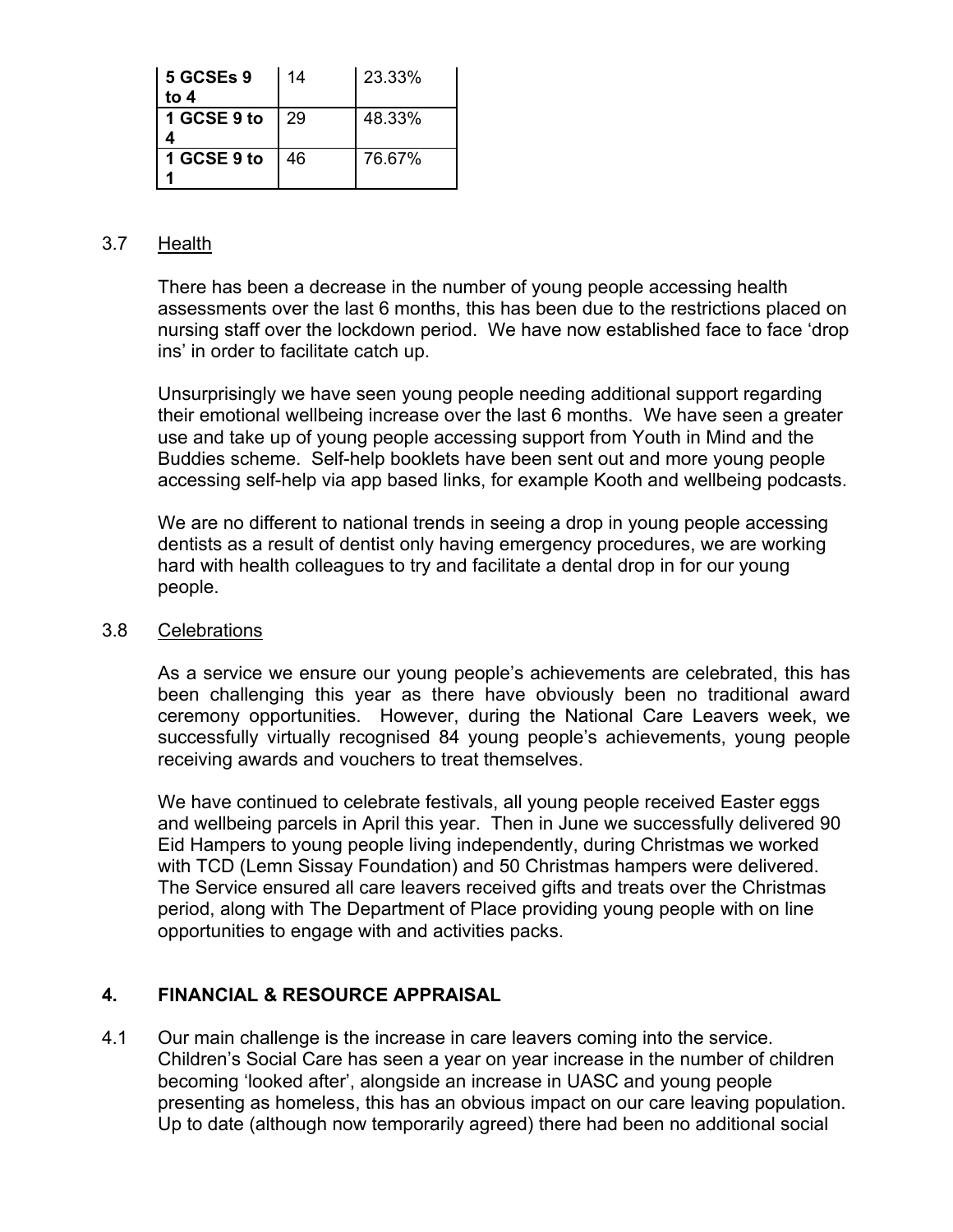work capacity. This has had a significant impact on caseloads and the quality of service delivery.

- 4.2 Our young people rightly are requesting greater access to digital platforms; this has been compounded by national lockdowns being in place. The service is working hard with partners and charities to try and facilitate smart devices and Wi-Fi for all our young people, with successful outcomes. We have secured 200 laptops and Wi-Fi devices which is a positive step forward.
- 4.3 Since the 'offer' to care leavers extended to 25 we have seen a steady but slow rise in young people requesting to remain open or returning and requesting a service. As yet we do not know the full resource implication that this will have. Nationally Local Authorities expect to see a third increase in number of Care leaver continuing to access a service post 21.
- 4.4 We are seeing a changing demographic within our cared for children with actual numbers of children from European Union states increasing and a changing demographic of our UASC. Therefore, as adult's significant issues regarding immigration status, leave to remain and no recourse to public funds. With this there is a moral discussion to be had as these children are growing into adults who do not have access to DWP resources, but are owed a service under Human Rights.

### **5. RISK MANAGEMENT AND GOVERNANCE ISSUES**

It is important for the variety of accommodation pathways used by the 16+ service to have good quality assurance and contract monitoring in place. This is not unique to the district of Bradford and is being looked at in many local authorities.

#### **6. LEGAL APPRAISAL**

Work on the quality assurance of accommodation pathways will be completed in consultation with Ofsted. Although it is noted such provision is not regulated by Ofsted, there is an interest in this area for the governing body.

### **7. OTHER IMPLICATIONS**

### **7.1 EQUALITY & DIVERSITY**

N/A

#### **7.2 SUSTAINABILITY IMPLICATIONS**

With the increase in Care Leavers and children age 16+ who remain looked after, combined with the need to improve the quality of the service we deliver, we are developing an action plan to cover all aspect of the 16+/Care leavers service. To enable the focused work an additional Service Manager has been funded for a 6 month period and will support the existing Service Manager, who will each take a lead in specific areas, for example, Independent living, Emotional Wellbeing, EET, NEET, Voice and Participation, UASC, and Youth Homelessness. Overarching this both Service Managers will be looking at practice development and resource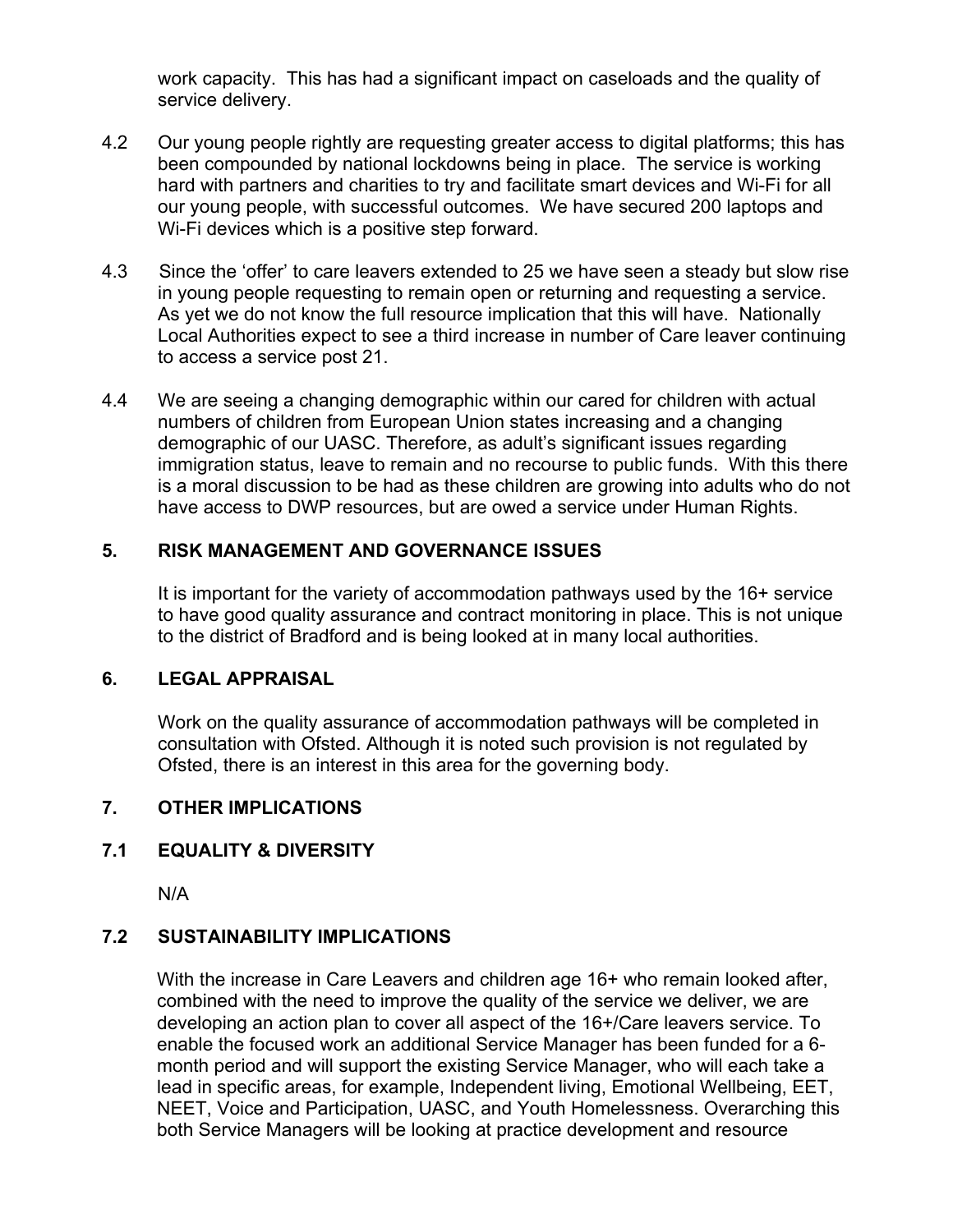analysis.

We have further request via the Covid Fund for an additional Team manager, Social Worker, and Personal Assistant has been agreed.

### **7.3 GREENHOUSE GAS EMISSIONS IMPACTS**

N/A.

### **7.4 COMMUNITY SAFETY IMPLICATIONS**

N/A

### **7.5 HUMAN RIGHTS ACT**

N/A

### **7.6 TRADE UNION**

N/A

### **7.7 WARD IMPLICATIONS**

N/A

### **7.8 AREA COMMITTEE ACTION PLAN IMPLICATIONS (for reports to Area Committees only)**

N/A

### **7.9 IMPLICATIONS FOR CORPORATE PARENTING**

The provision of a good quality 16+ service has significant impact upon corporate parenting as is noted within the report.

### **7.10 ISSUES ARISING FROM PRIVACY IMPACT ASSESMENT**

N/A

# **8. NOT FOR PUBLICATION DOCUMENTS**

N/A

# **9. OPTIONS**

This report is for information only.

# **10. RECOMMENDATIONS**

The views of the Corporate Parenting Panel on the detail outlined in this report are